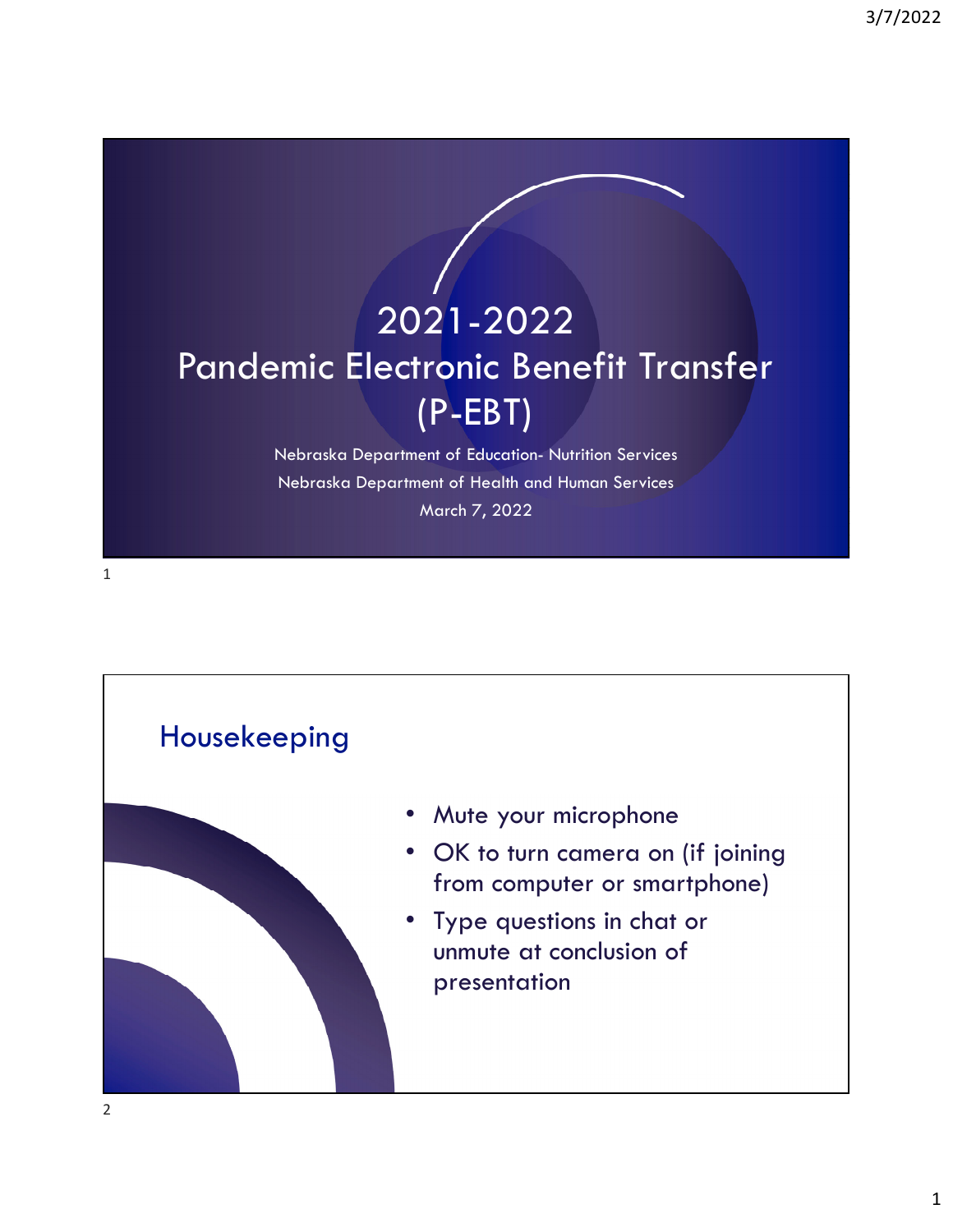

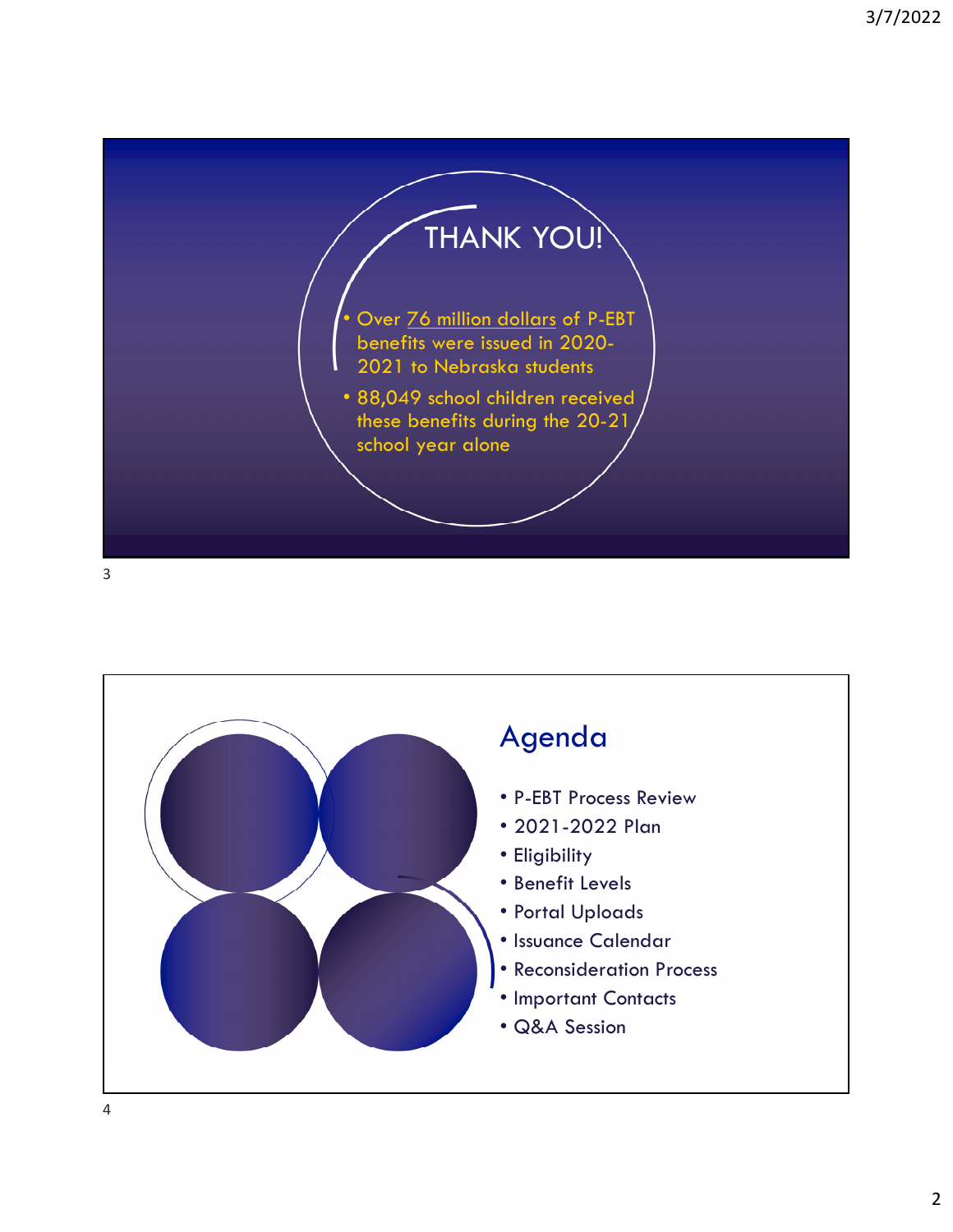

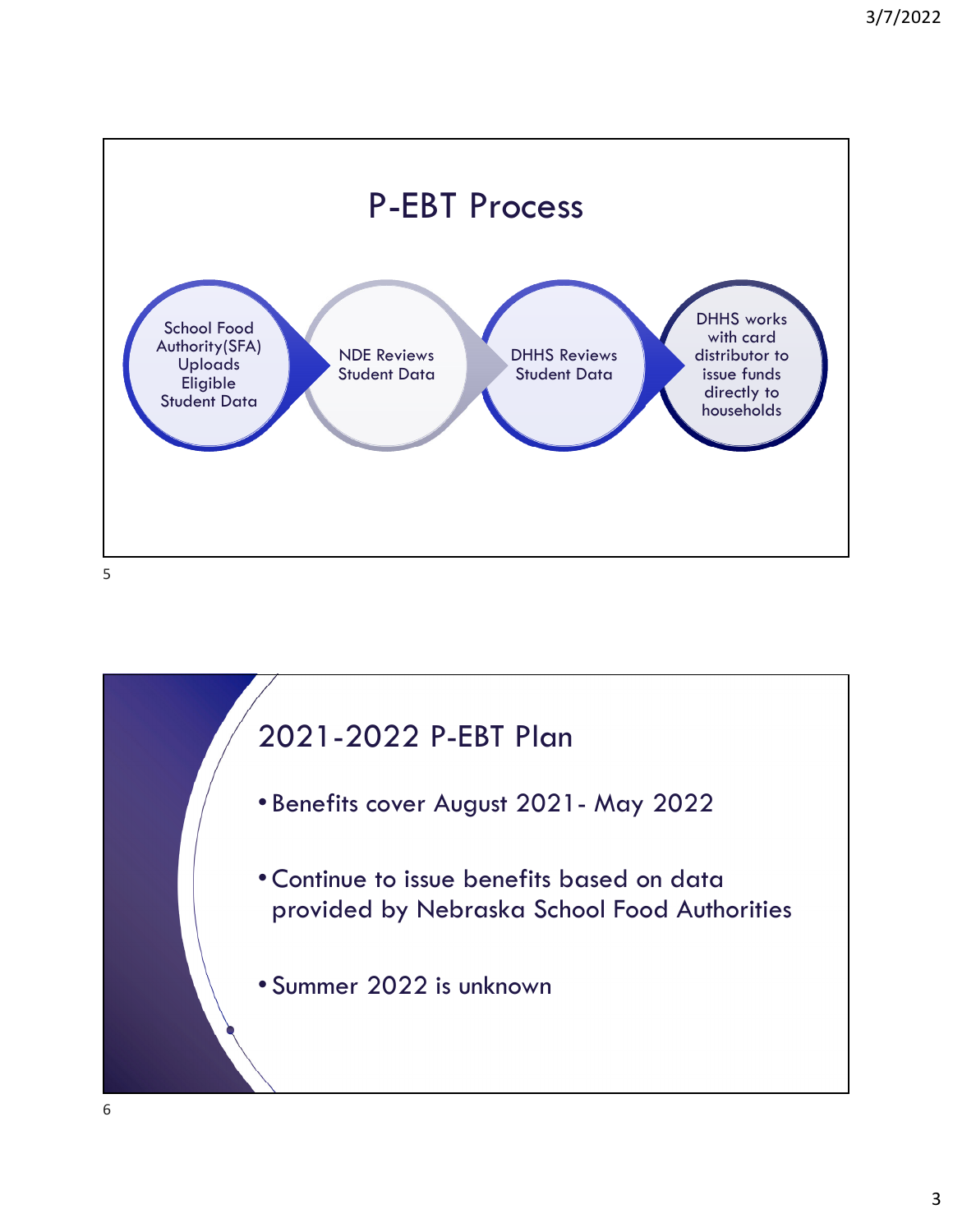

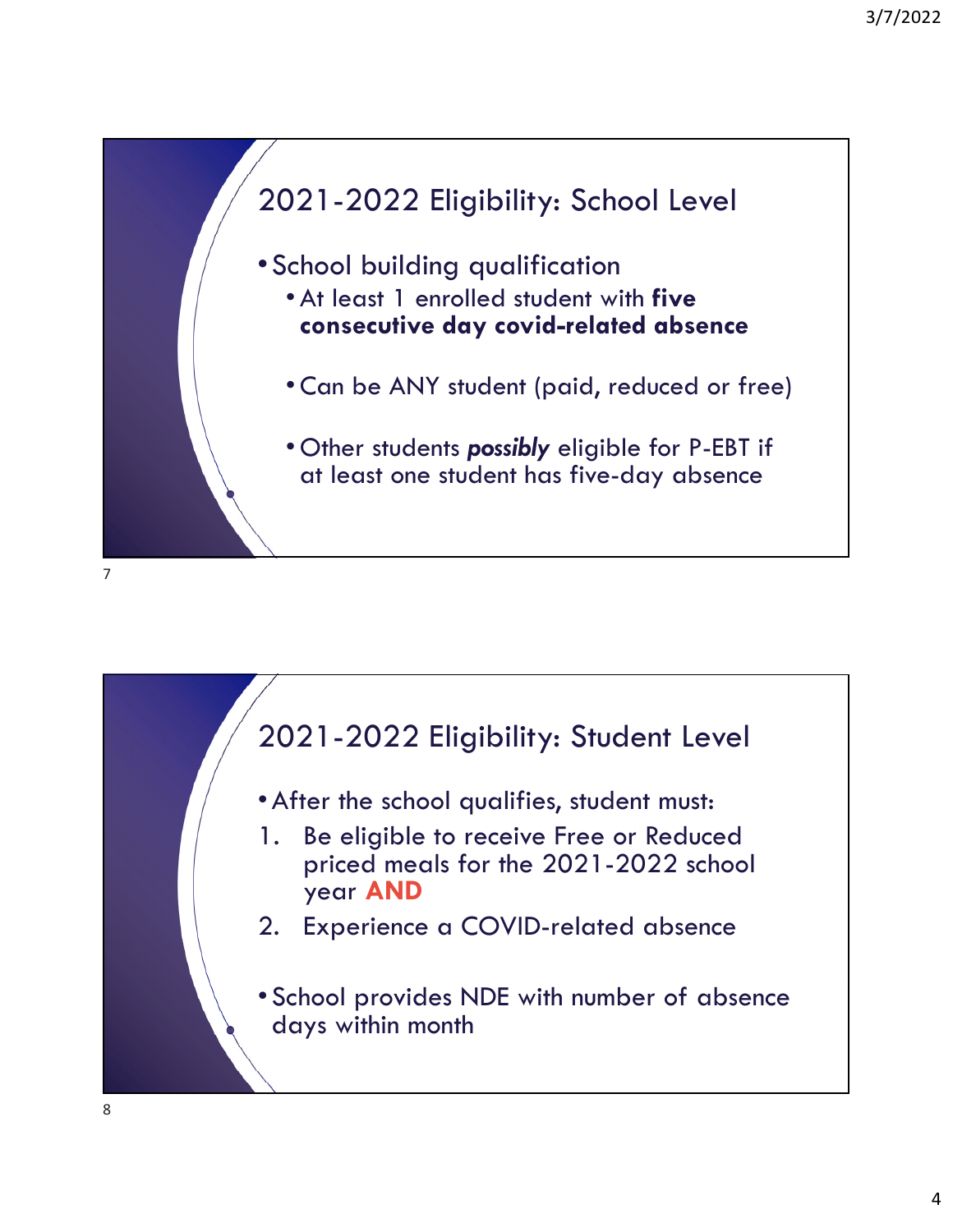| <b>Defining COVID-Related Absence</b>    |                                           |  |
|------------------------------------------|-------------------------------------------|--|
| <b>School Directed</b><br><b>Absence</b> | <b>Parent Directed</b><br><b>Absence</b>  |  |
| Individual student                       | <b>Exposure</b>                           |  |
| Classroom closure                        | Positive test                             |  |
| <b>Building closure</b>                  | <b>Travel quarantine</b>                  |  |
| District closure                         | Learning remotely due<br>to COVID concern |  |
|                                          |                                           |  |

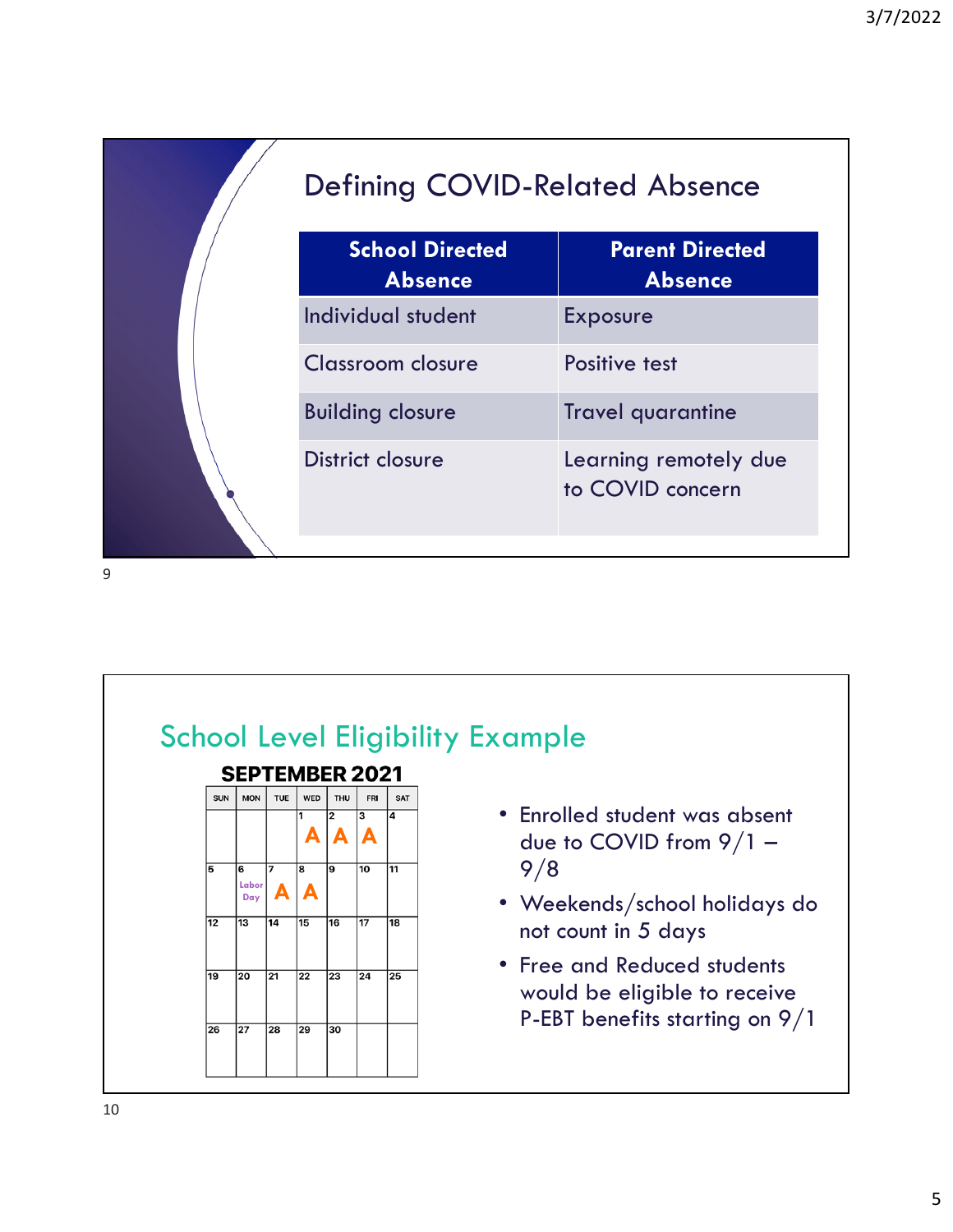### Frequently Asked Question: Eligibility



- **An enrolled student met the school level requirement. When can students be issued P-EBT benefits?**
	- Eligible students enrolled at that school can start to receive P-EBT benefits on the first day of the five consecutive day absence.





- **Can students attending Community Eligibility Provision (CEP) schools be issued P-EBT benefits?**
	- Yes
	- After the CEP school has met the school level eligibility guideline, all students are eligible to receive benefits for COVID-related absences.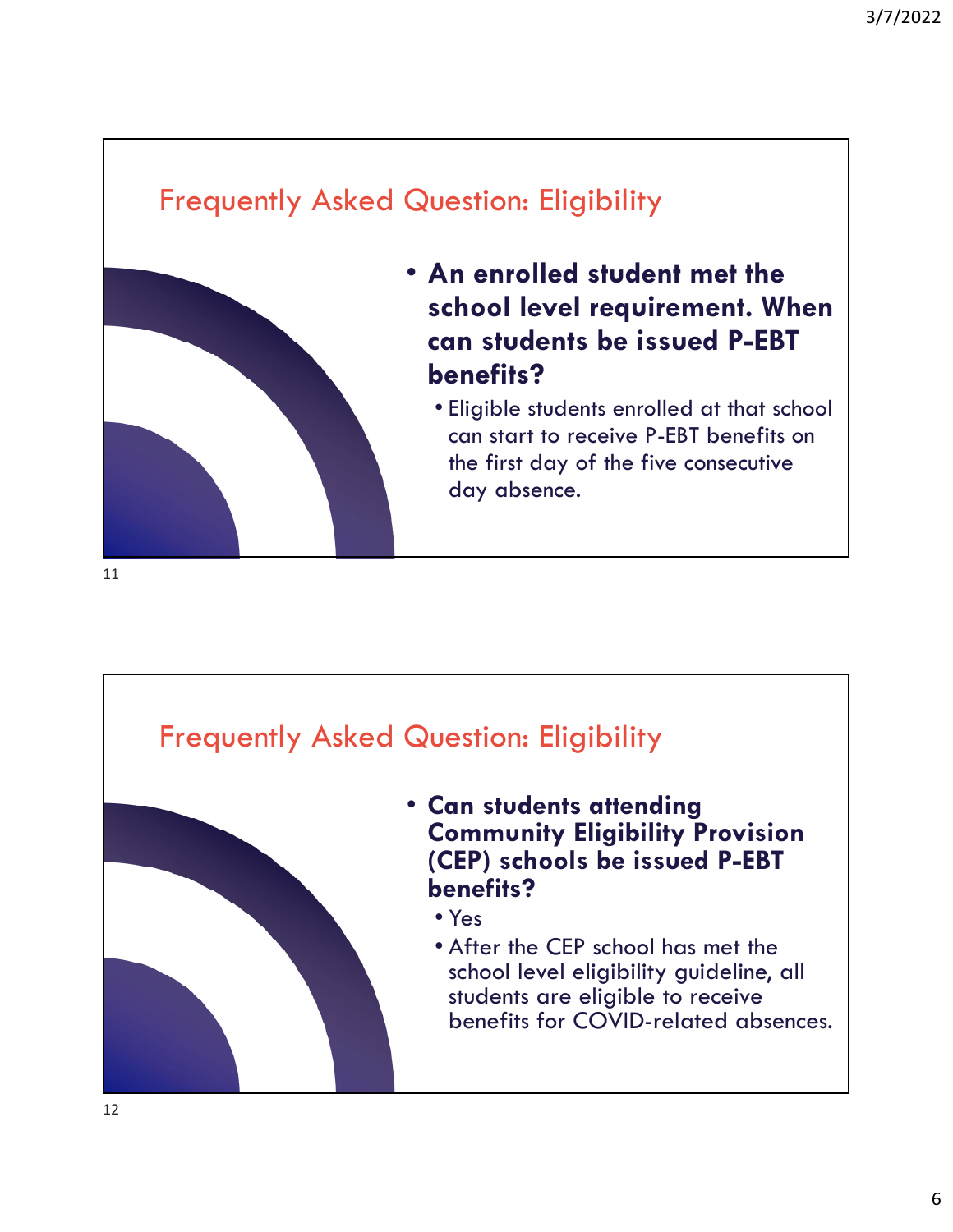





- •**A student didn't experience a five consecutive day absence due to COVID until September. Can students receive benefits for August?**
	- •No, students cannot receive benefits for months prior to their school meeting the school level eligibility requirement.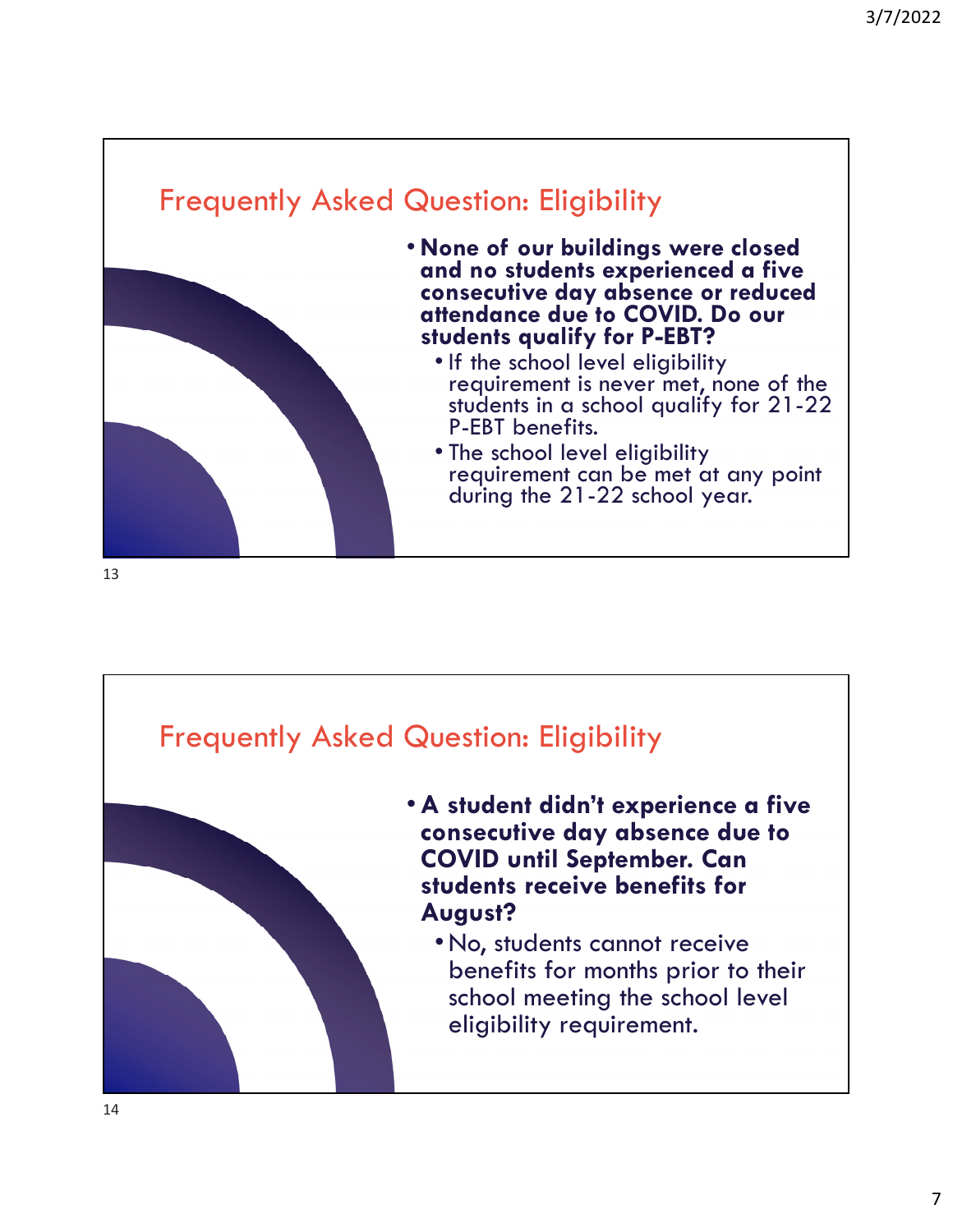## Frequently Asked Question: COVID-Related • **Can remote students be issued P-EBT benefits?** • YES. School and student level qualifications must be met. Remote learning must be COVID-related. • Online learning academies cannot

participate in the NSLP; therefore, students of these schools are NOT eligible for P-EBT benefits.





### • **What if our school's attendance data is not specific to COVID?**

• SFAs can include any excused absence of five consecutive days or more, as this is presumed to be COVID-related.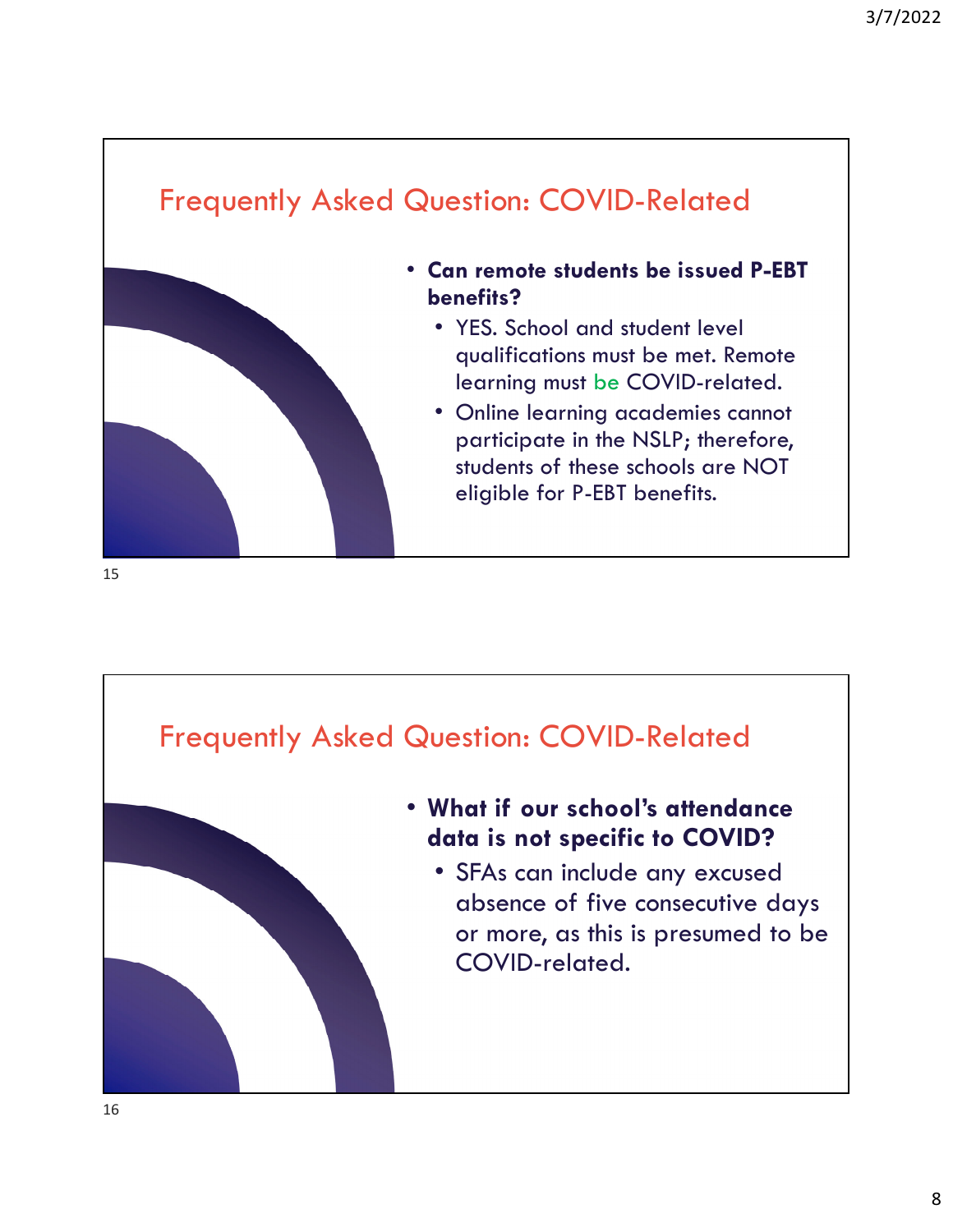

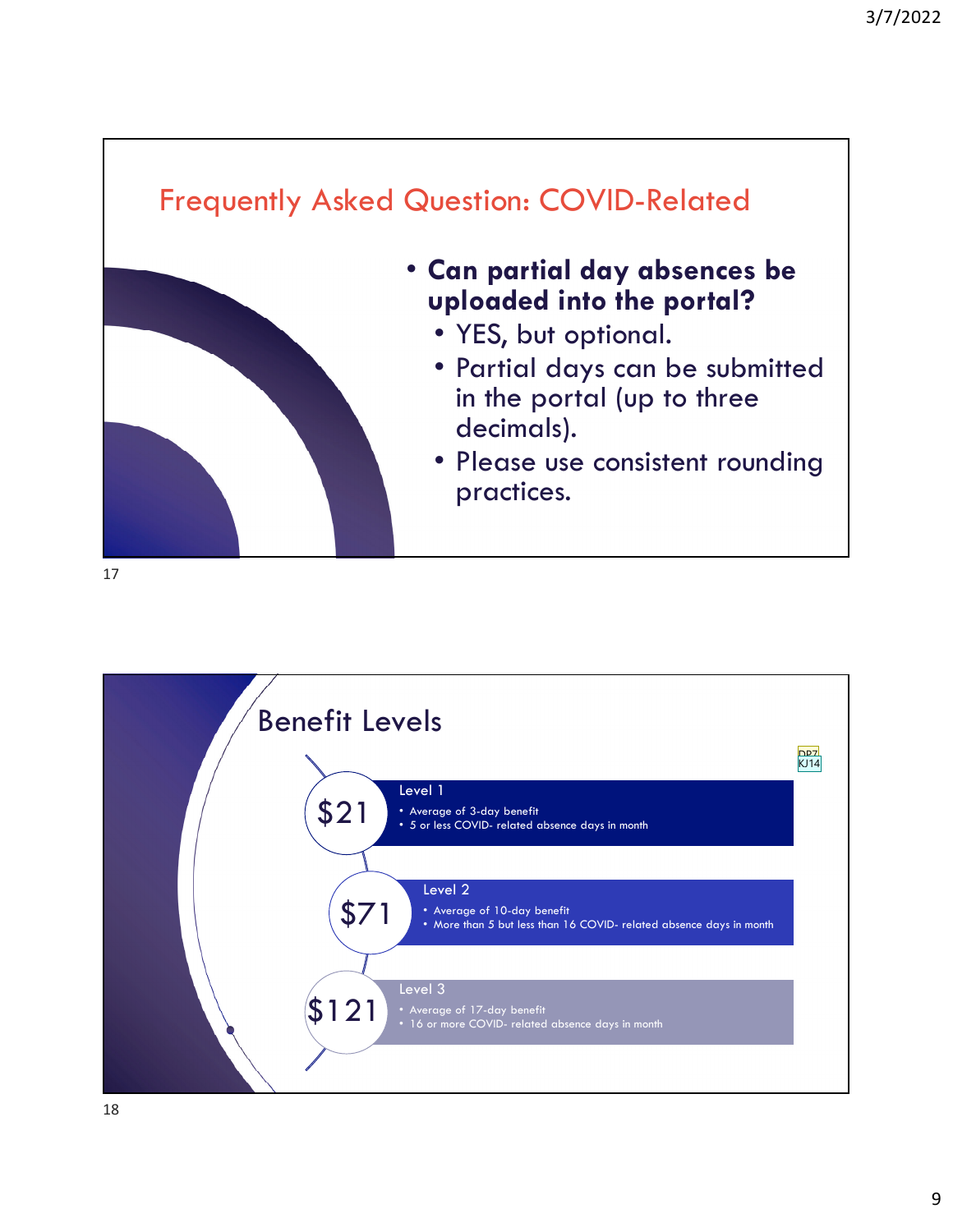- **DP7** do we want to clarify that if the absence is between 2 months, we would just need to include it in one month of issuance? Dawn Peatrowsky, 3/1/2022
- **KJ14** Probably a good idea I can see that causing confusion. Kaitlyn Johnson, 3/1/2022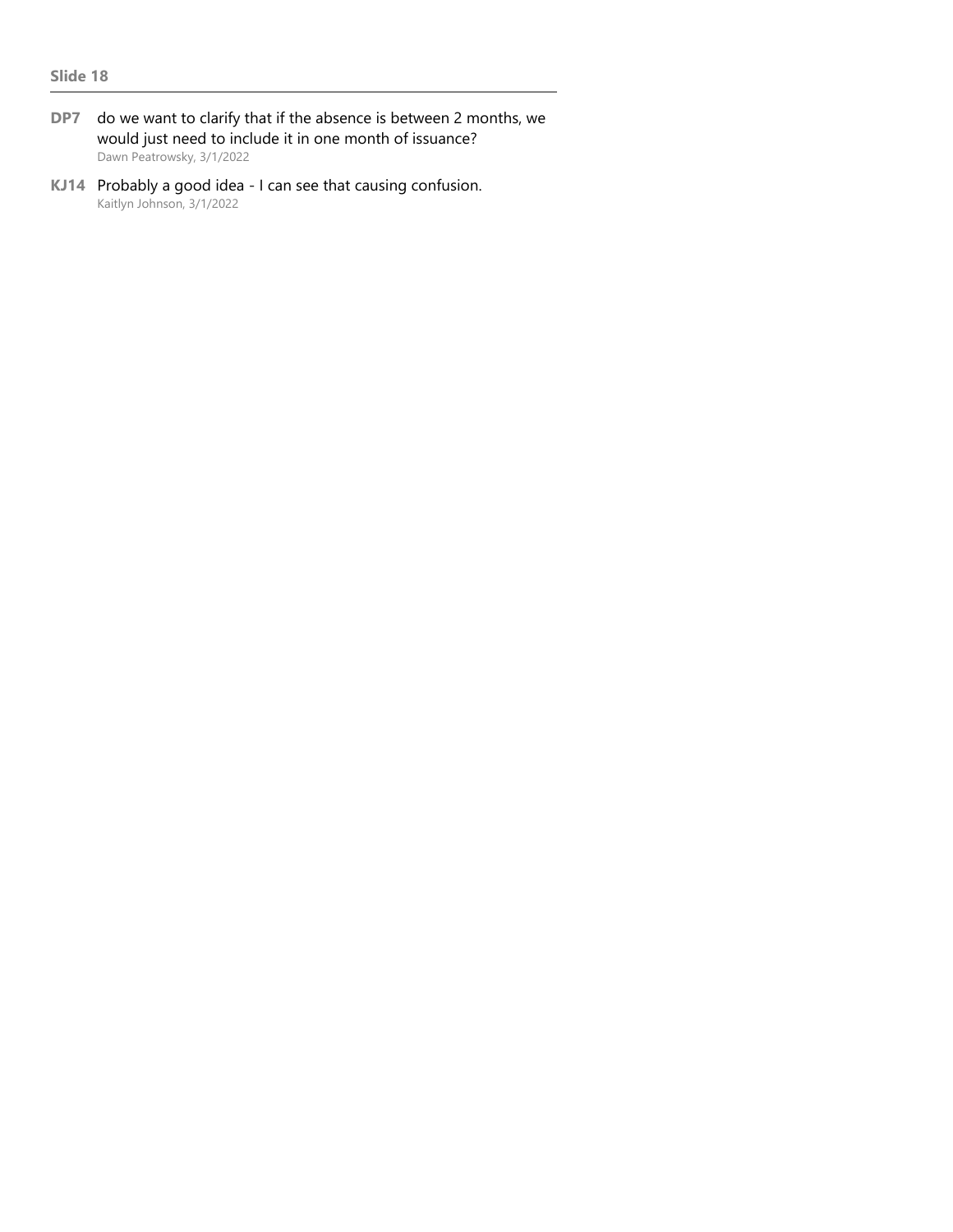

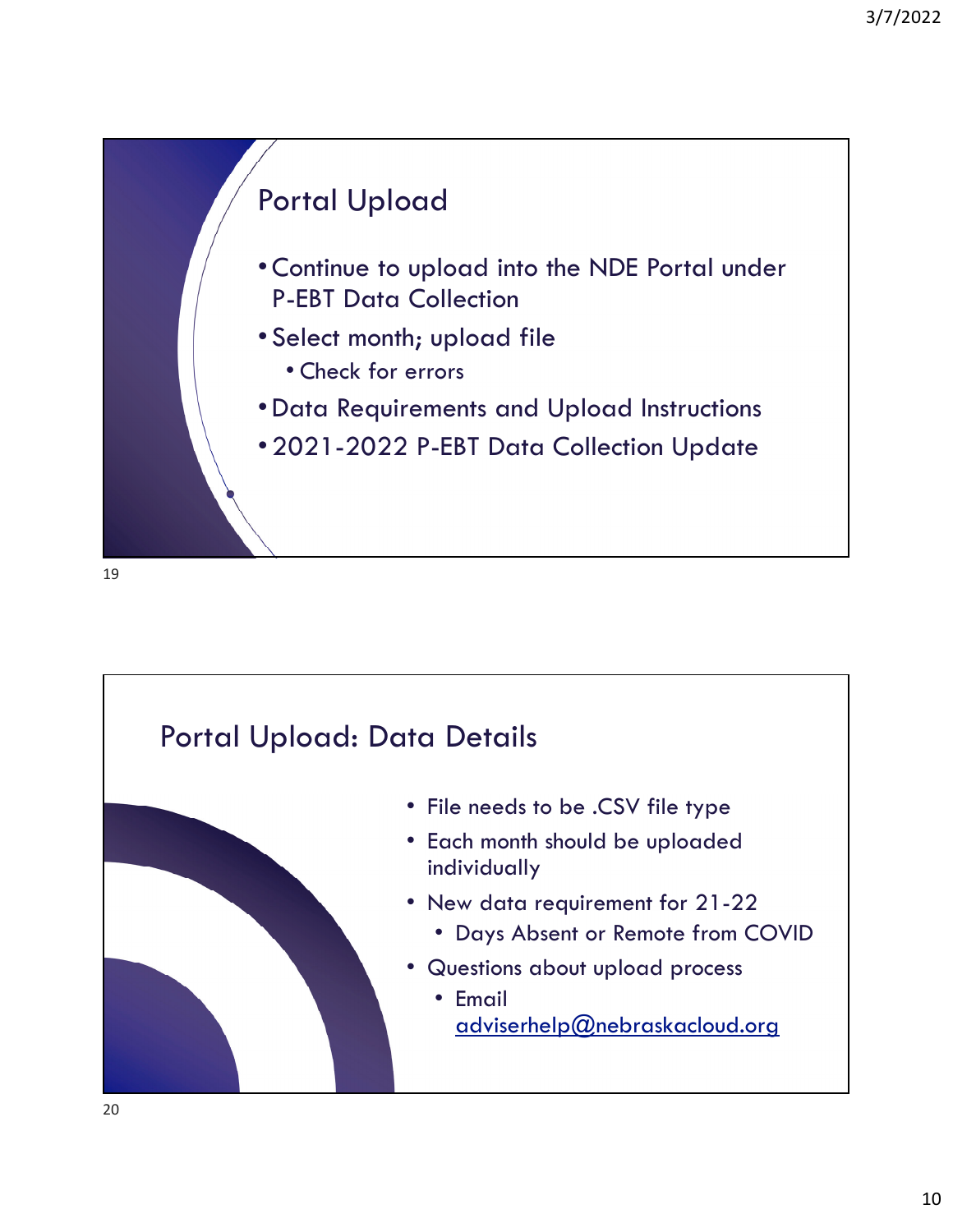

| <b>Issuance Calendar</b> |  |  |
|--------------------------|--|--|
|                          |  |  |

| <b>Benefit Months</b>              | <b>Date Schools Provide</b><br><b>Data to NDE</b> | <b>Date NDE Provides</b><br><b>Data to DHHS</b> | <b>Issuance Dates</b> |
|------------------------------------|---------------------------------------------------|-------------------------------------------------|-----------------------|
| Corrected 2021 Summer<br>P-EBT     | February 11, 2022                                 | February 15, 2022                               | March 11,2022         |
| August, September, and<br>October  | March 18,2022                                     | March 23,2022                                   | April 20,2022         |
| November, December,<br>and January | April 15,2022                                     | April 21,2022                                   | May 19,2022           |
| February and March                 | May 16, 2022                                      | May 23, 2022                                    | June 16, 2022         |
| April and May                      | July 18, 2022                                     | July 25, 2022                                   | August 16, 2022       |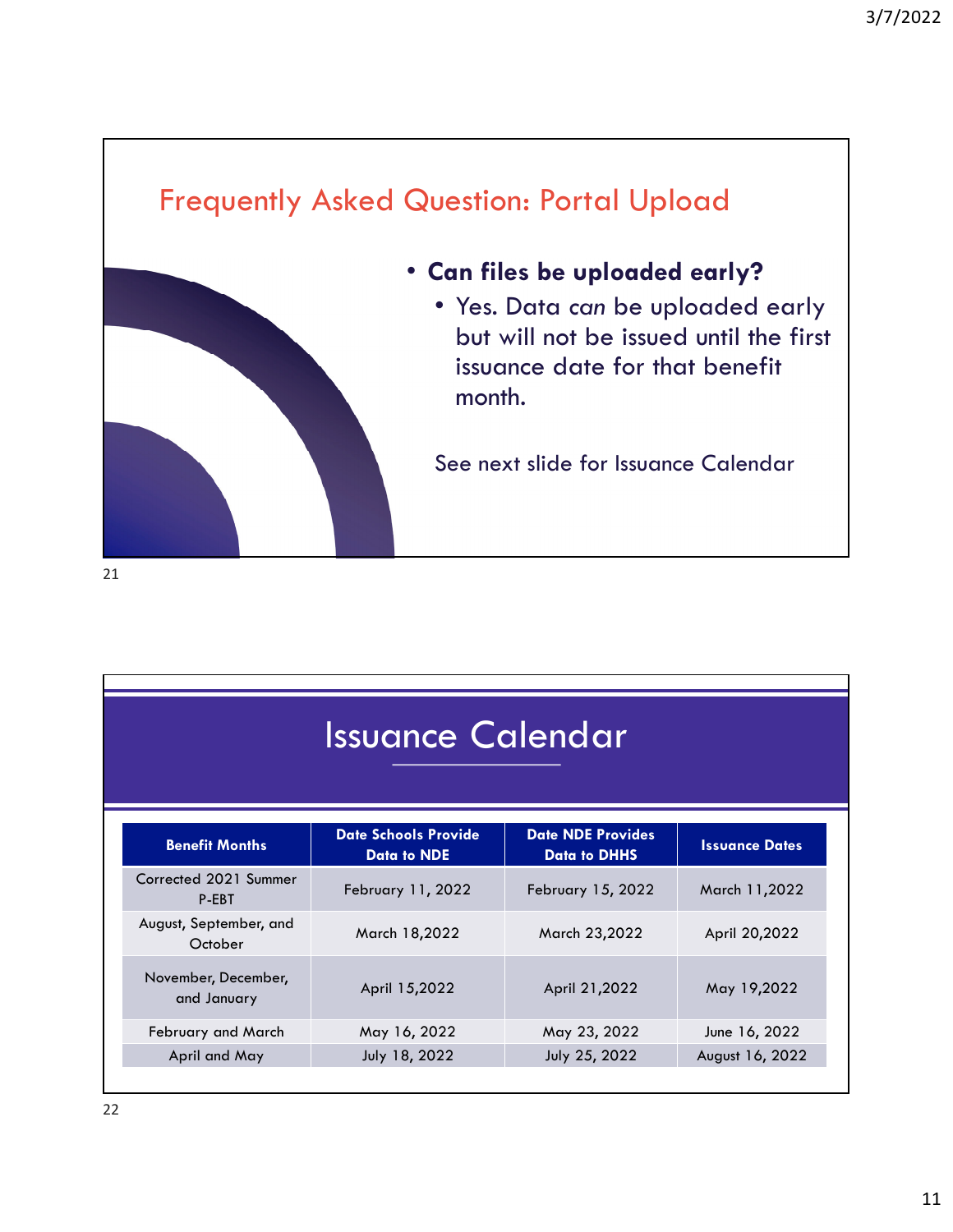### Frequently Asked Question: Issuance Calendar



- **When will benefits uploaded after the issuance date be issued?**
	- Data that has been uploaded into the portal after the issuance date for that month will be issued on the next available issuance date.

*EXAMPLE: An SFA successfully uploaded September 2021 data into the portal on May 1, 2022. These benefits would be issued on June 16, 2022 (next available issuance date).*

#### 23

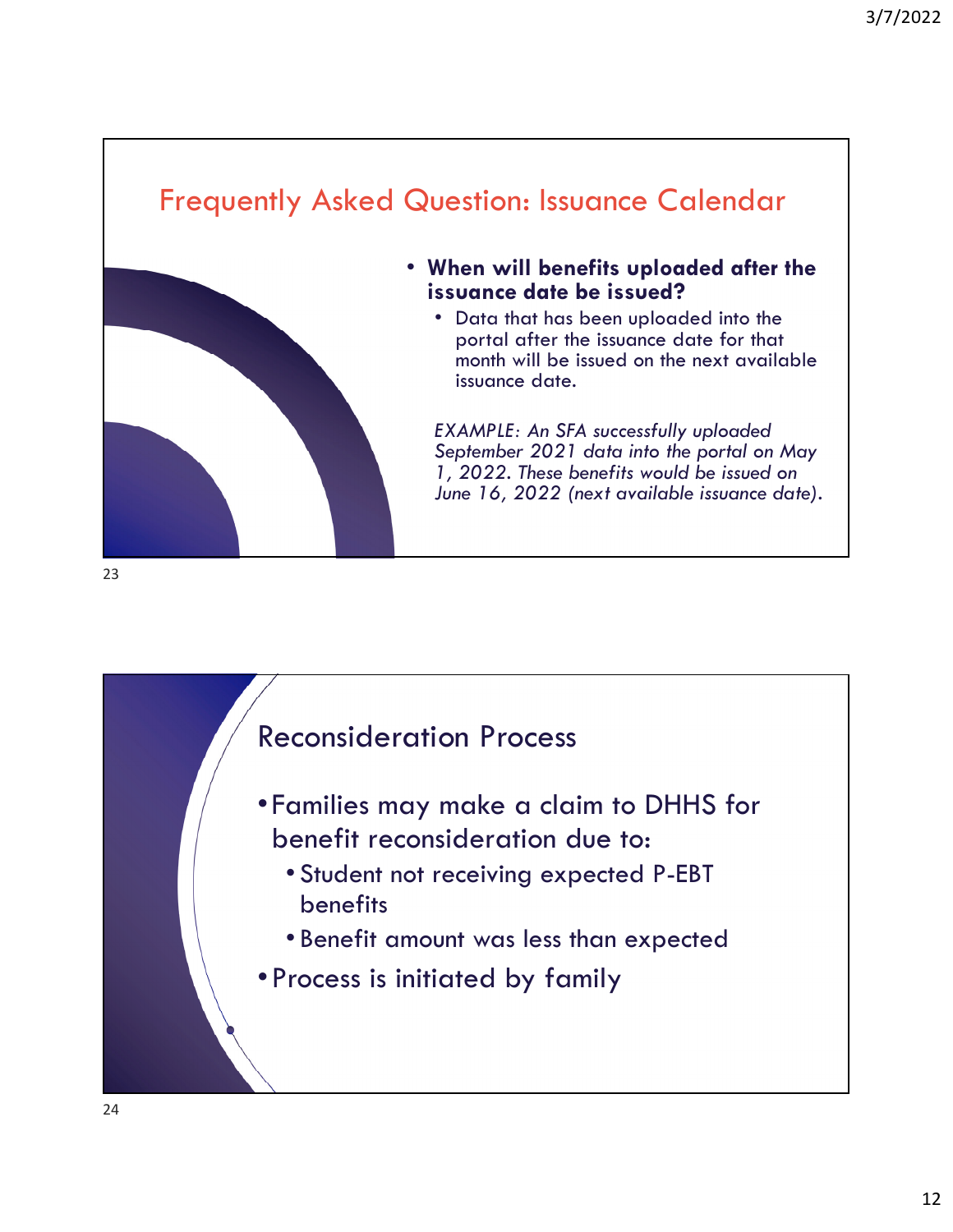

25

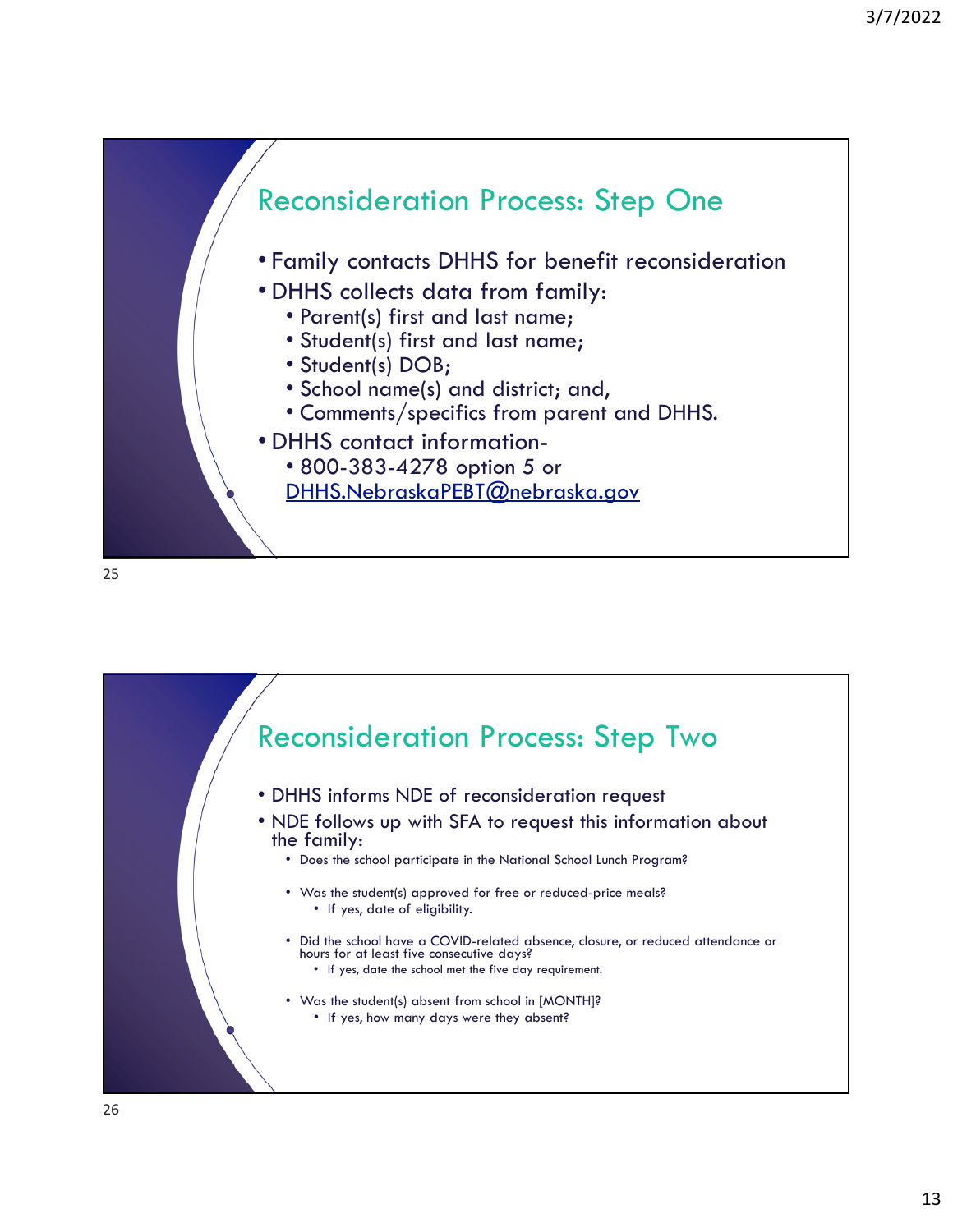